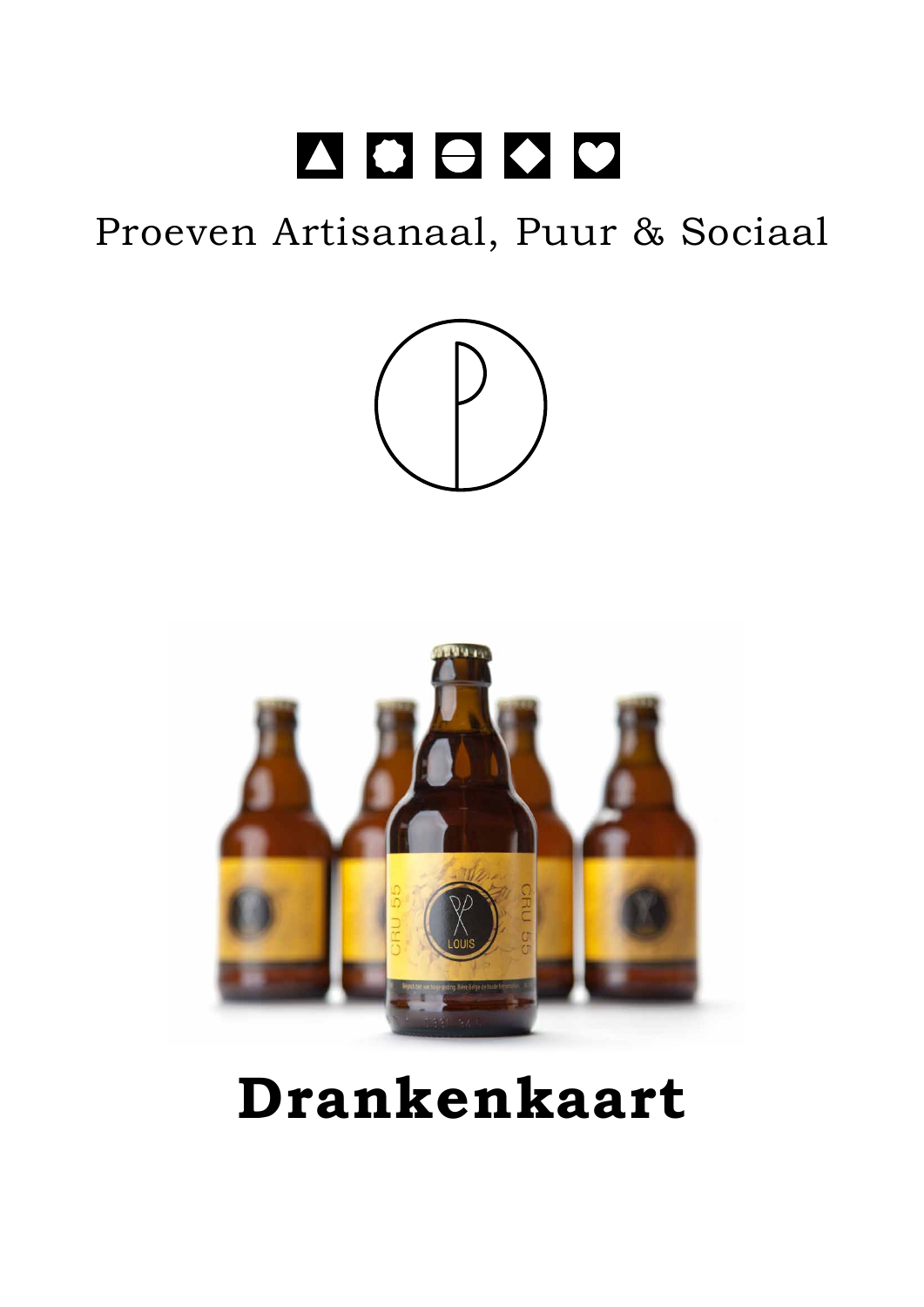#### VOORWOORD

Het zijn onze coup de coeur's die we hebben opgenomen op onze drankenkaart. Enkel waar we echt van onderste boven zijn, willen met jullie delen. Het kan zijn dat sommige jaargangen van de wijnen niet meer voorradig zijn en daarom worden vervangen door andere jaargangen. Sommige bieren kunnen tijdelijk niet beschikbaar zijn. Onze excuses hiervoor.

#### **Kies en geniet!**

Sonny, Vince en Linsey

Alle prijzen incl BTW en dienst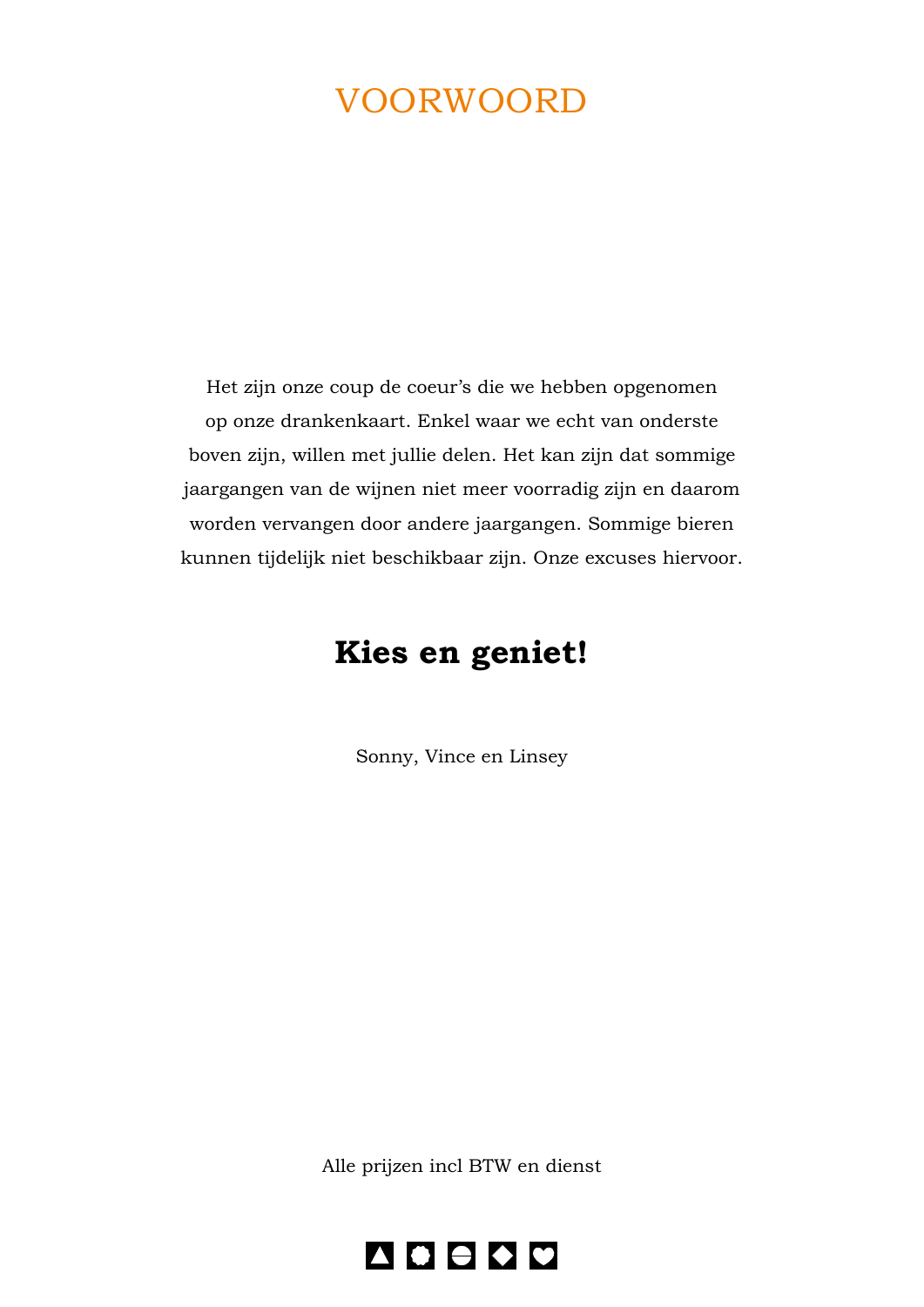#### BUBBELS

| Entre-Deux-Monts Wiscoutre Brut                                  | $10€$ /glas - 45€ |
|------------------------------------------------------------------|-------------------|
| Champagne Edmond Roussin Brut                                    | $14€$ /glas - 55€ |
| Laurent Lequart Grande Reserve Blanc de noirs meunier extra brut | 70€               |
| Assailly Grand Cru Blanc de Blanc brut nature                    | 80€               |

### APERO

| Aperol spritz               | 12€          |
|-----------------------------|--------------|
| Kir royal                   | 14€          |
| Campari orange              | 15€          |
| Negroni                     | 16€          |
| Martini tonic               | 14€          |
| Martini Wit/Rood            | 10€          |
| Pastis Henri bardouin       | 10€          |
| Filliers dry gin 28 pink    | 14€          |
| Hendrick's gin              | 15€          |
| Copperhead gin              | 16€          |
| Strange donkey gin          | $17\epsilon$ |
| Pineau de charentes         | 8€           |
| <b>Bloody Mary</b>          | 14€          |
| Cuba libre                  | 15€          |
| Mojito                      | 14€          |
| Virgin Mojito               | 10€          |
| Sweet ginger yuzu mocktail  | 13€          |
| Virgin gin & cucumber tonic | 12€          |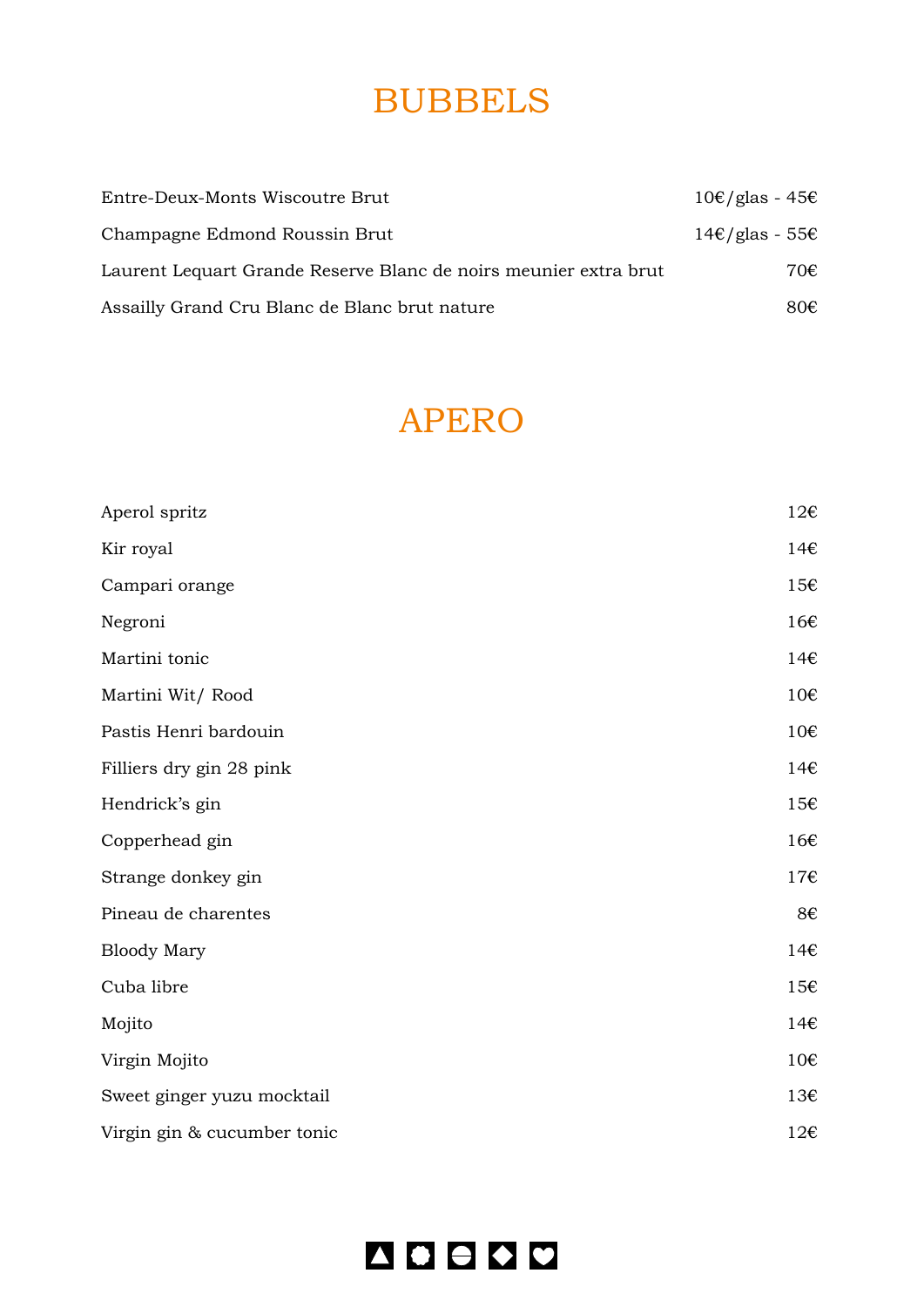#### WITTE WIJN

#### **België**

| 2020   Heuvelland   Chardonnay   Entre-Deux-Monts      | 45€ |
|--------------------------------------------------------|-----|
| 2020   Maasvallei   Pinot Blanc   Wijndomein Aldeneyck | 55€ |

#### **Luxemburg**

2020 | Moselle Luxemburg | Jungle 'Rivaner' Barrique | Chateau Pauqué, Abi Duhr 60 $\epsilon$ 

#### **Frankrijk**

| 2021   Languedoc   Le petit saint jacques   Château St Jacques d'albas                 | 30€  |
|----------------------------------------------------------------------------------------|------|
| 2018   Loire   Chenin Blanc   Cuvee Henri   Domaine L'aumonier                         | 40€  |
| 2019   Loire   Sauvignon Blanc   pouilly fume   J. Pabiot Florilège                    | 60€  |
| 2018   Elzas   Pinot Blanc   Cuvée Am Zelle   Marc tempé zellenberg                    | 60€  |
| 2017   Elzas   Pinot Blanc   Cuvée Am Zelle   Marc tempé zellenberg                    | 65€  |
| 2018   Loire   Chenin Blanc   Saumur Blanc "Les Moulins"   Domaine Guiberteau          | 68€  |
| 2019   Loire   Chenin Blanc   Saumur Blanc "Les Moulins"   Domaine Guiberteau          | 65€  |
| 2019   Bordeaux   Semillion Sauvignon Blanc   Blanc de chasse spleen                   | 70€  |
| 2018   Bourgogne   Chardonnay   Pernand-vergelesses   Domaine Pavelot                  | 75€  |
| 2016   Vouvray   Chenin Blanc   Le Clos de la Meslerie Demi-Sec   Peter Hahn           | 75€  |
| 2018   Vouvray   Chenin Blanc   Le Clos de la Meslerie Tendre   Peter Hahn             | 75€  |
| 2019   Vouvray   Chenin Blanc   Le Clos de la Meslerie Sec   Peter Hahn                | 75€  |
| 2020   Bourgogne   Chardonnay   Pouilly Fuisse 'pastoral'   Domaine F.<br>Chagnoleau   | 75€  |
| 2017   Loire   Chenin Blanc   Saumur Blanc 'clos de Guicheaux'   Domaine<br>Guiberteau | 80€  |
| 2021   Châteauneuf-du-Pape   Tradition Blanc   Raymond Usseglio                        | 95€  |
| 2018   Bourgogne   Chardonnay   Chassagne Montrachet   Bruno Colin                     | 120€ |
| 2019   Meursault   Chardonnay   Maison Lou Dumont   Koji Nakada                        | 138€ |

### **NO 800**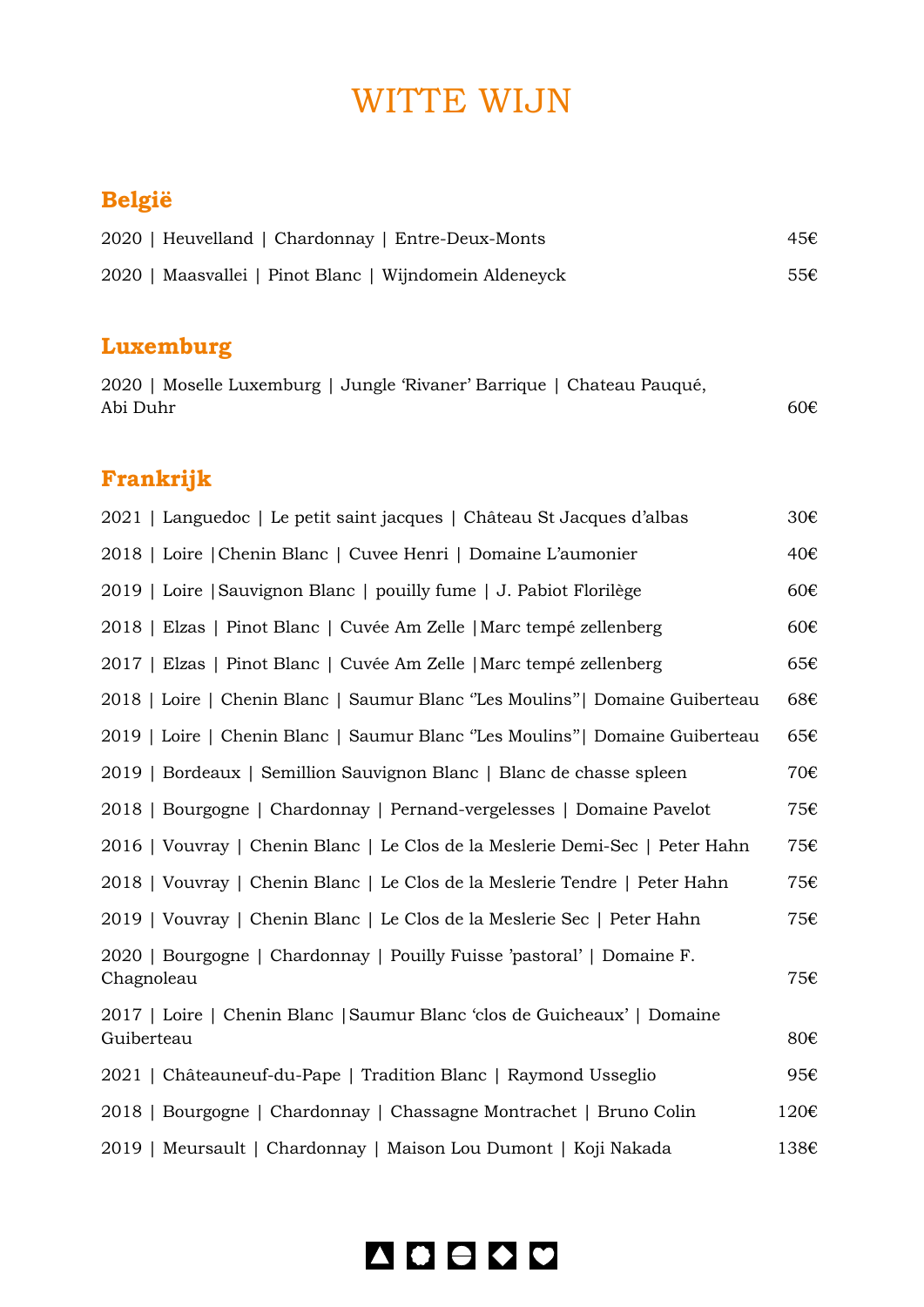### WITTE WIJN

#### **Duitsland**

| 2020   Moezel   Riesling   Marienburg kabinett   Clemens Busch             | 42€ |
|----------------------------------------------------------------------------|-----|
| 2018   Moezel   Riesling   'Vom Blauen Schiefer'   Clemens Busch           | 50€ |
| 2020   Baden   Weisser Burgunder Schlatter Maltesergarten   Martin Wassmer | 55€ |
| 2019   Mittelrhein   Tant' Rosa trocken   Weingut Sturm                    | 55€ |
| 2019   Franken   Silvaner Trocken Eigenart   Weingut Max Müller            | 70€ |
| 2018   Württemberg   Weissburgunder   'S'   Weingut Dautel                 | 80€ |
| 2018   Württemberg   Chardonnay   'S'   Weingut Dautel                     | 80€ |

#### **Oostenrijk**

| 2021   Steiermark   Scheurebe   Weingut Hannes Sabathi                                       | $32\epsilon$ |
|----------------------------------------------------------------------------------------------|--------------|
| 2020   Kremstal   Riesling   Furth   Stift Göttweig                                          | 45€          |
| 2018   Südsteiermark   Sauvignon Blanc   'Ried Loren'   Weingut Hannes Sabathi 70 $\epsilon$ |              |
| 2019   Südsteiermark   Sauvignon Blanc   'Ried Loren'   Weingut Hannes Sabathi $75\epsilon$  |              |

#### **Italië**

| 2020   Puglia   Bianco Salento   Amastuola                              | 30€  |
|-------------------------------------------------------------------------|------|
| 2020   Piemonte   Sauvignon Blanc   Langhe Bianco   Parusso             | 45€  |
| 2020   Verdicchio die Castelli di Jesi Classico Superiore   Villa Bucci | 55€  |
| 2019   Sicilië   Etna bianco superiore'   Terre Nere                    | 70€  |
| 2019   Veneto   Soave Classico 'La Rocca'   Pieropan                    | 75€  |
| 2020   Toscane   Vistamare   Ca'marcanda Gaja                           | 80€  |
| 2019   Abruzzo   Trebbiano   Trebbiano d'abruzzo   Emidio Pepe          | 135€ |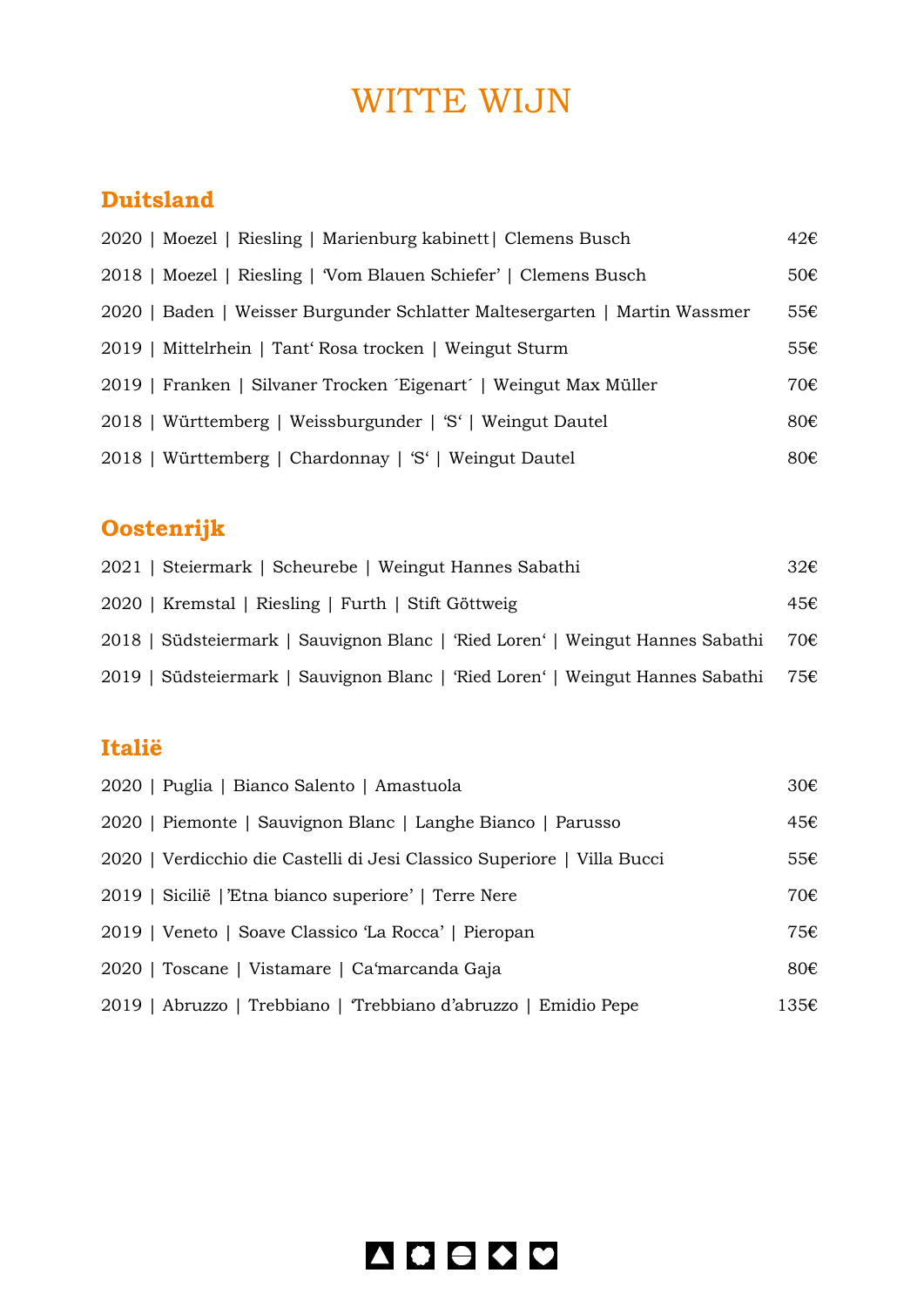### WITTE WIJN

#### **Spanje**

| 2020   Ribeiro   Treixadura   La Casa de las locas                   | 50€             |
|----------------------------------------------------------------------|-----------------|
| 2019   Rueda   Viognier   Prieto Pariente                            | 65€             |
| 2019   Penedès   Xarel.lo   Nun Vinya dels Taus   Enric Soler        | 150€            |
|                                                                      |                 |
| Canada                                                               |                 |
| 2019   Ontario   Chardonnay Unfiltered   Norman Hardie Winery County | 80€             |
|                                                                      |                 |
| <b>Kroatie</b>                                                       |                 |
| 2018   Orebic   Posip   Korta katarina                               | 60 <sup>ε</sup> |
|                                                                      |                 |
| Hongarije                                                            |                 |
| 2018   Tokaj   Furmint   Oremus Mandolás   Vega Sicilia              | 60€             |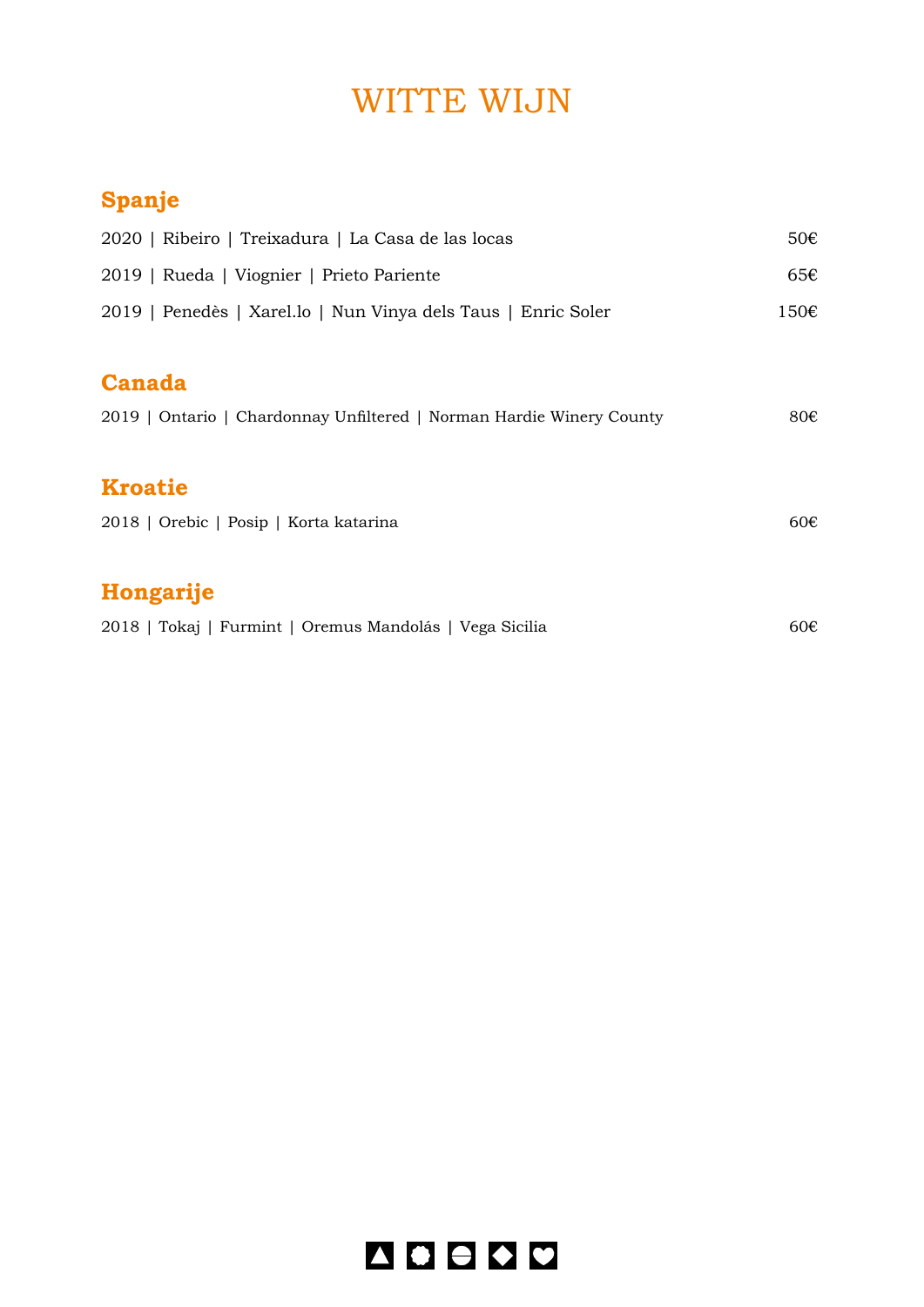### RODE WIJN

#### **Frankrijk**

| 2019   Beaujolais   Beaujolais Cuvée á l'Ancienne   Carine Joubert           | 34€  |
|------------------------------------------------------------------------------|------|
| 2018   Chinon   Cabernet franc   La cuisine de ma mère   Domaine N. Grosbois | 38€  |
| 2019   Beaujolais   Gamay   La famille K 'Le Père'                           | 45€  |
| 2019   Loire   Cabernet franc   saumur rouge   Domaine R. Guiberteau         | 50€  |
| 2018   Terrasses du Larzac   La Petit parcelle   Romain Portier              | 55€  |
| 2017   Rhone   Syrah   Crozes Hermitage 'Les Hauts Granites'   J. Boutin     | 60€  |
| 2018   Rhone   Syrah   Crozes Hermitage 'Les Hauts Granites'   J. Boutin     | 58€  |
| 2019   Bordeaux   Saint-Emillion Grand Cru   Chateau gaillard                | 65€  |
| 2019   Mercury 'Clos du Chapitre   Vincent & Jean-Pierre Charton             | 70€  |
| 2019   Bourgogne   Pinot Noir   Marsannay en Combereau   Lou Dumont          | 70€  |
| 2020   Jura   Jean bourdy Rouge   Jean Bourdy                                | 70€  |
| 2019   Bordeaux   Pessac-Leognan   Chateau Fieuzal                           | 85€  |
| 2019   Bordeaux   Saint Julien   Château gloria                              | 100€ |
| 2016   Bourgogne   Pinot Noir   Beaune 1 er cru 'Coucherias' Vieilles Vignes |      |
| M. Gay                                                                       | 105€ |

#### **Spanje**

| 2018   Rioja   Tempranillo   Cantor Rojo   Bodegas Badiola             | 45€              |
|------------------------------------------------------------------------|------------------|
| 2018   Ribeira Sacra   Mencia   Algueira                               | 45€              |
| 2018   Rioja   Tempranillo   Pies Negros   Artuke                      | 45€              |
| 2019   Castilla y León   Pétalos Bierzo   Descendientes de J. Palacios | 50€              |
| 2015   Ribera del Duero   Crianza   Bodegas Peñafiel                   | 55€              |
| 2018   Ribeira Sacra   Finca el Curvado   Castro candaz   Raúl Pérez   | 55€              |
| 2016   Castilla Y Leon   Tinta de toro   Pintia                        | $115\varepsilon$ |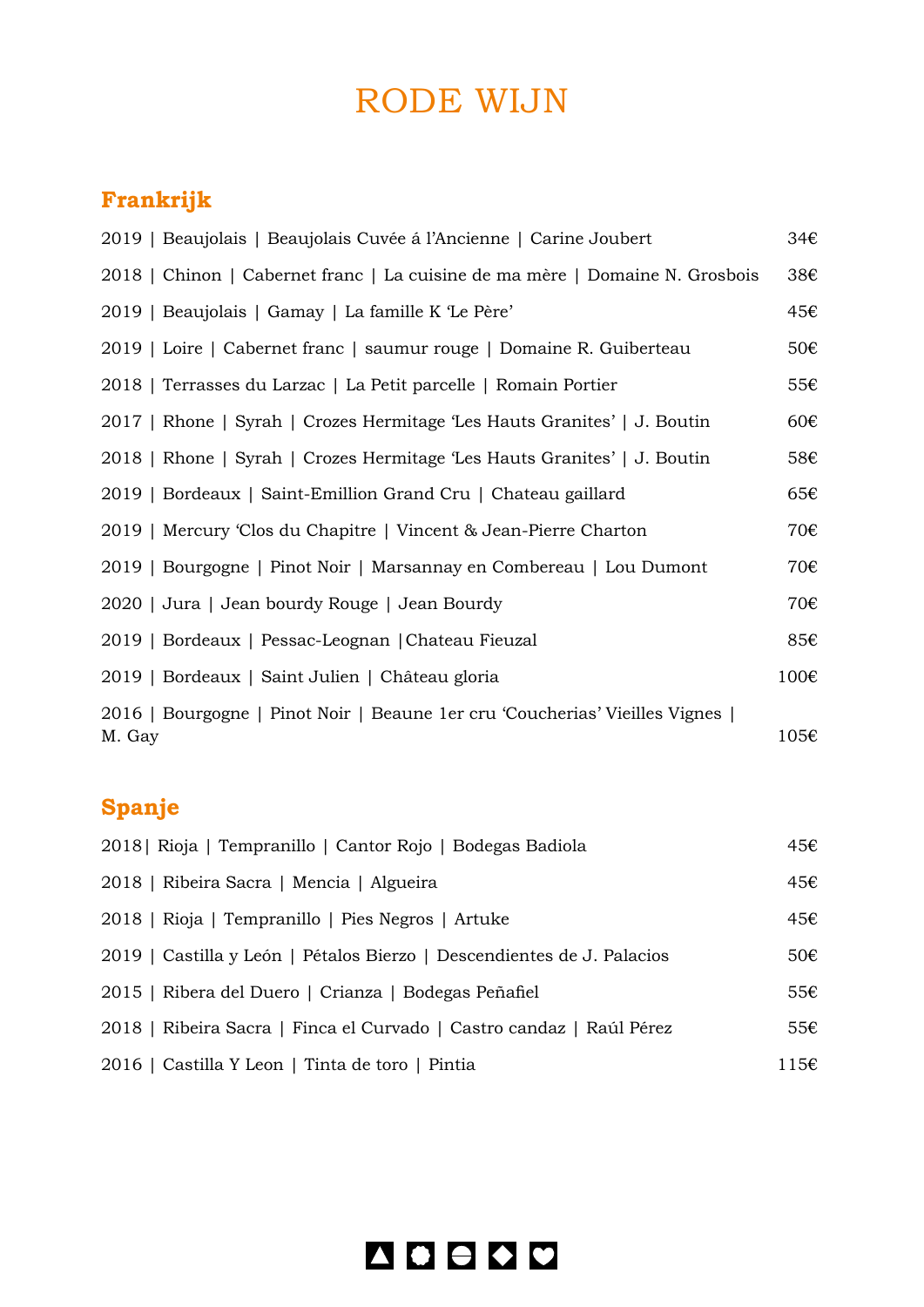#### RODE WIJN

#### **Oostenrijk**

| 2020   Niederösterreich   Zweigelt   "Na Als Dann"   Ferdinand Mayr | 30€ |
|---------------------------------------------------------------------|-----|
| 2018   Kremstal   Pinot Noir   'Göttweiger Berg'   Stift Göttweig   | 60€ |

#### **Italië**

| 2019   Puglia   Primitivo   Alberto Longo                                   | 45€              |
|-----------------------------------------------------------------------------|------------------|
| 2020   Piëmonte   Barbera d'Alba   La raia barbera                          | 45€              |
| 2019   Toscane   Mongrana de Querciabella                                   | 55€              |
| 2017   Sicilië   Nero Ossidiana   Tenute di Castellaro                      | 60€              |
| 2017   Lombardije   Nebbiolo   Valltellina Superiore   Sandro Fay           | 65€              |
| 2017   Piemonte   Nebbiolo   Langhe Nebbiolo   La Spinetta                  | 70€              |
| 2019   Valpolicella   Corte Sant'Alda                                       | 75€              |
| 2017   Piemonte   Nebbiolo   Barolo   Parusso                               | 90€              |
| 2016   Toscane   Sangiovese   Brunello di Montalcino   Argiano              | 90€              |
| 2019   Toscane   Sangiovese   Chianti Classico Gran Selezione 'San Lorenzo' |                  |
| Castello di Ama                                                             | 95€              |
| 2016   Veneto   Amarone della Valpolicella Classico   Pieropan              | $125\varepsilon$ |

#### **Duitsland**

2018 | Rheinhessen |Pinot Noir | Spätburgunder 'Holzfass' | Weingut Battenfeld Spanier 55 $\epsilon$ 

#### **Libanon**

|  |  |  | 2010   Bekaa Vallei   Perseides   Chateau khoury | 85€ |
|--|--|--|--------------------------------------------------|-----|
|--|--|--|--------------------------------------------------|-----|

#### **U.S.A.**

2019 | Oregon | Pinot Noir | Mt. Jefferson Cuvee Unfiltered | Cristom Vineyards 75€

### **NO 800**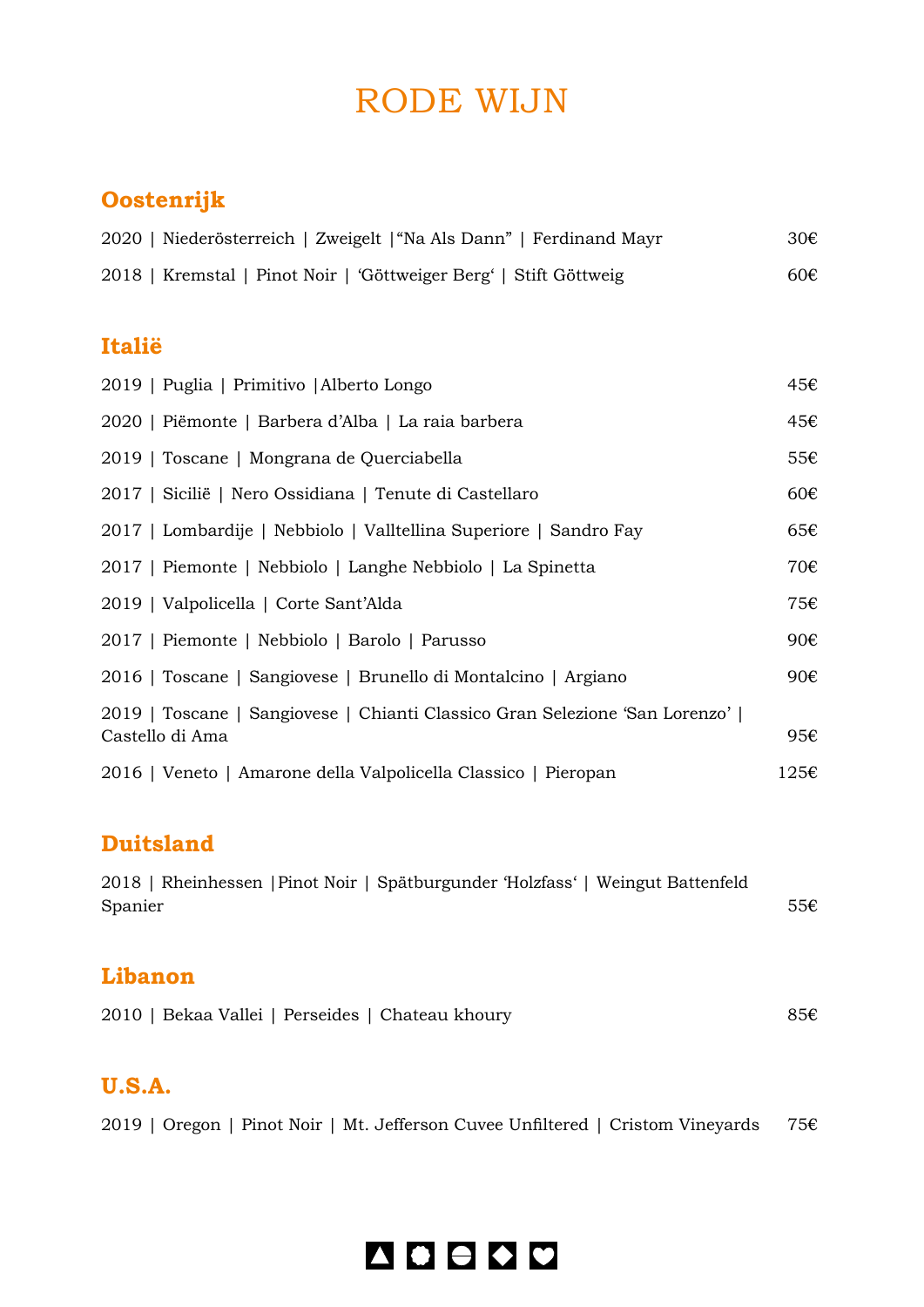### WIJNEN PER GLAS

#### **Wit**

| 2020   Moezel   Riesling   marienburg Kabinett   Clemens Busch                 | 9€  |
|--------------------------------------------------------------------------------|-----|
| 2021   Steiermark   Scheurebe   Weingut Hannes Sabathi                         | 7€  |
| 2020   heuvelland   chardonnay   Entre-Deux-Monts                              | 10€ |
| 2018   Moezel   Riesling   'Vom Blauen Schiefer'   Clemens Busch               | 10€ |
| 2018   Tokaj   Furmint   Oremus Mandolás   Vega Sicilia                        | 12€ |
| 2018   Orebic   Posip   Korta katarina                                         | 14€ |
| 2018   Südsteiermark   Sauvignon Blanc   'Ried Loren'   Weingut Hannes Sabathi | 15€ |
| 2016   Vouvray   Chenin Blanc   Le Clos de la Meslerie Demi-Sec   Peter Hahn   | 16€ |
| 2018   Württemberg   Weissburgunder   'S'   Weingut Dautel                     | 18€ |
| 2020   Toscane   Vistamare   Ca'marcanda Gaja                                  | 18€ |

#### **Rood**

| 2020   Niederösterreich   Zweigelt   "Na Als Dann"   Ferdinand Mayr             | 7€              |
|---------------------------------------------------------------------------------|-----------------|
| 2019   Beaujolais   Beaujolais Cuvée á l'Ancienne   Carine Joubert              | 8€              |
| 2018   Ribeira Sacra   Mencia   Algueira                                        | $10 \in$        |
| 2019   Rhone   Syrah   Crozes Hermitage 'Les Hauts Granites'   J. Boutin        | 12€             |
| 2018   Oregon   Pinot Noir   Mt. Jefferson Cuvee Unfiltered   Cristom Vineyards | 16€             |
| 2019   Bourgogne   Pinot Noir   Marsannay en Combereau   Lou Dumont             | 17€             |
| 2020   Jura   Jean bourdy Rouge   Jean Bourdy                                   | 18€             |
| 2019   Bordeaux   Pessac-Leognan   Chateau Fieuzal                              | $22\varepsilon$ |

#### **Rose**

|  | 2019   Provence   By. Ott |  | 10€ |
|--|---------------------------|--|-----|
|--|---------------------------|--|-----|

### **ACCO0**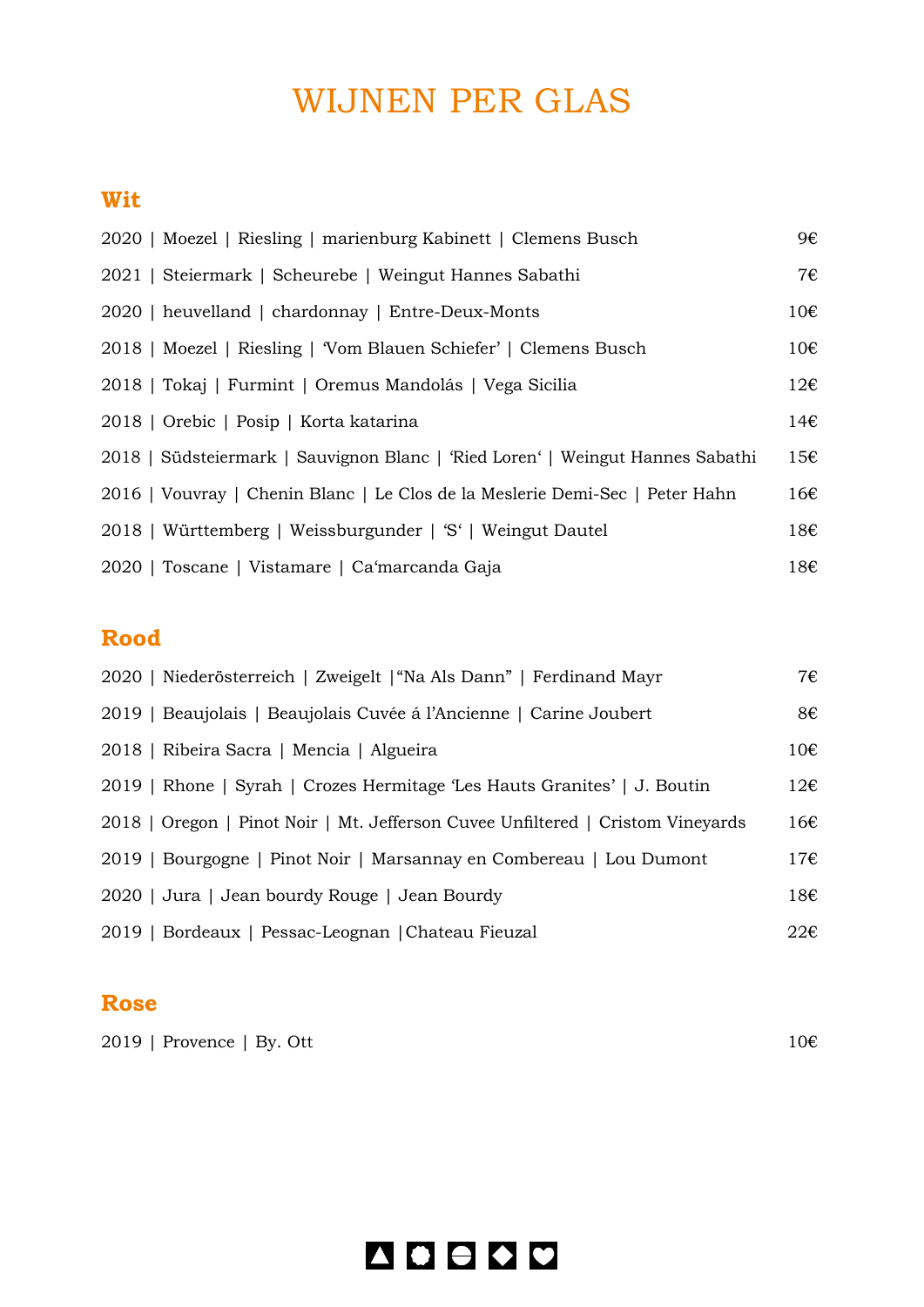#### BIEREN

| Stella 0.0%               | 4€                |
|---------------------------|-------------------|
| Stella Artois             | 4€                |
| Koninck                   | 4€                |
| Duvel                     | 6€                |
| Rodenbach classic         | 5.5E              |
| Blanche de Namur          | 7€                |
| Gouden Carolus Hopsinjoor | 9€                |
| Paljas ipa                | 9€                |
| Louis pp 75cl             | 18€               |
| Louis pp                  | 8€                |
| Westmalle tripel          | 6€                |
| Sint Bernardus #12        | 8€                |
| Oerbier                   | $9.5\varepsilon$  |
| Oud Beersel oude Geuze    | $12.5\varepsilon$ |
| Bacchus framboos          | $9.5\varepsilon$  |
| Wilderen kriek            | 5€                |
| Rodenbach vintage         | 13€               |
| Liefmans goudeband        | 28€               |
| Bush de nuit              | 29.5€             |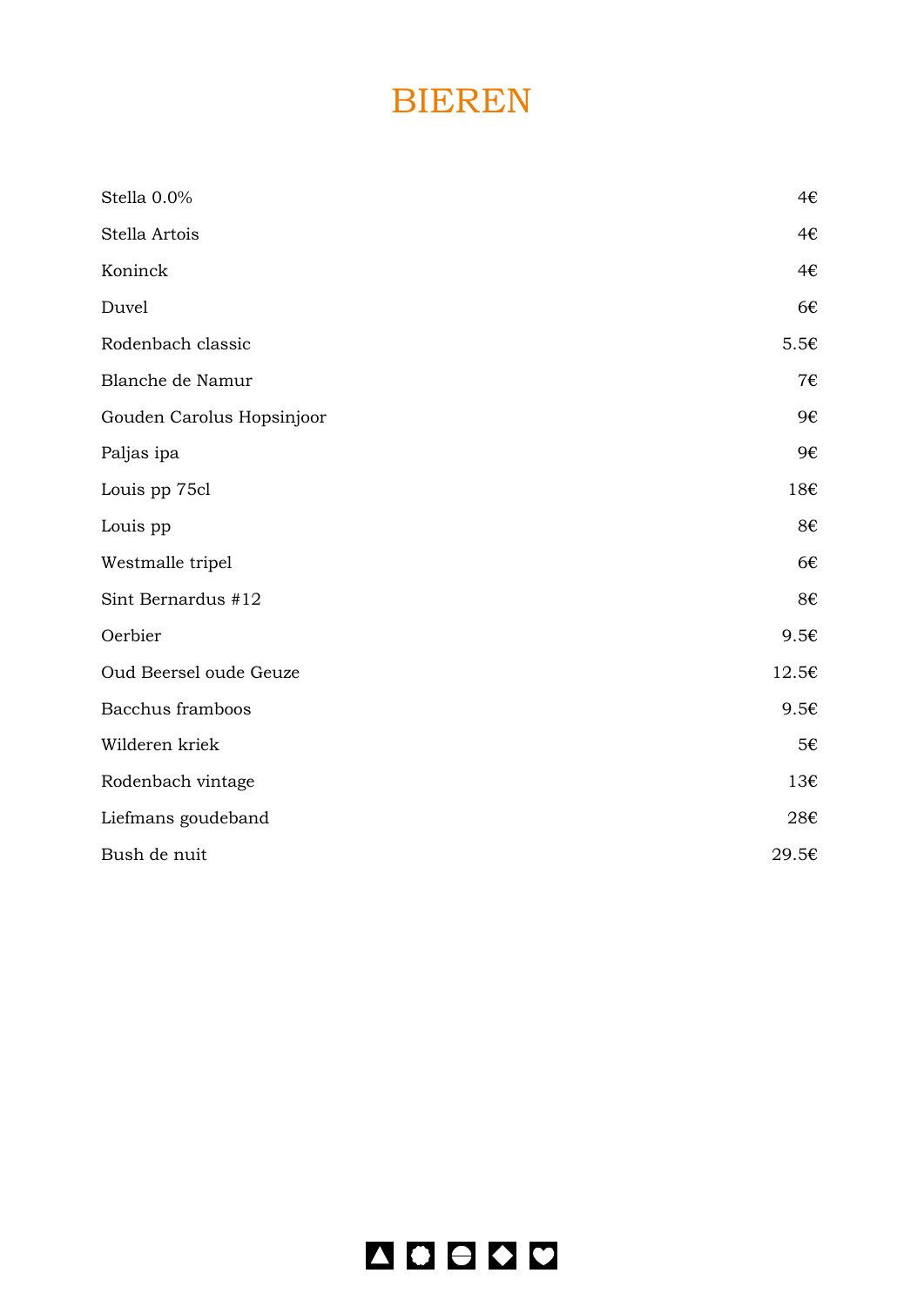#### WATER & FRISDRANKEN

| Gerolsteiner Naturel / Sprudel 25cc | 3€ |
|-------------------------------------|----|
| Gerolsteiner Naturel / Sprudel 50cc | 6€ |
| Gerolsteiner Naturel / Sprudel 75cc | 9€ |
| Coca Cola 20cc                      | 4€ |
| Coca Cola Zero 20cc                 | 4€ |
| Gerolsteiner Lemon Light 20cc       | 4€ |
| Gerolsteiner Orange Light 20cc      | 4€ |
| Lipton Ice tea 20cc                 | 4€ |
| De Drie Wilgen vruchtensap          | 5€ |

### KOFFIE & INFUSIES

| Espresso                   | 4€              |
|----------------------------|-----------------|
| Americano                  | 5€              |
| Latte macchiato            | 6€              |
| Irish koffie               | 14E             |
| Italian koffie             | 14E             |
| Baileys koffie             | 14E             |
| Barraquito                 | $12\varepsilon$ |
|                            |                 |
| Thee                       | 5€              |
| Verse munt thee            | 6€              |
| Verse citroen verbena thee | 8€              |

### **NO 800**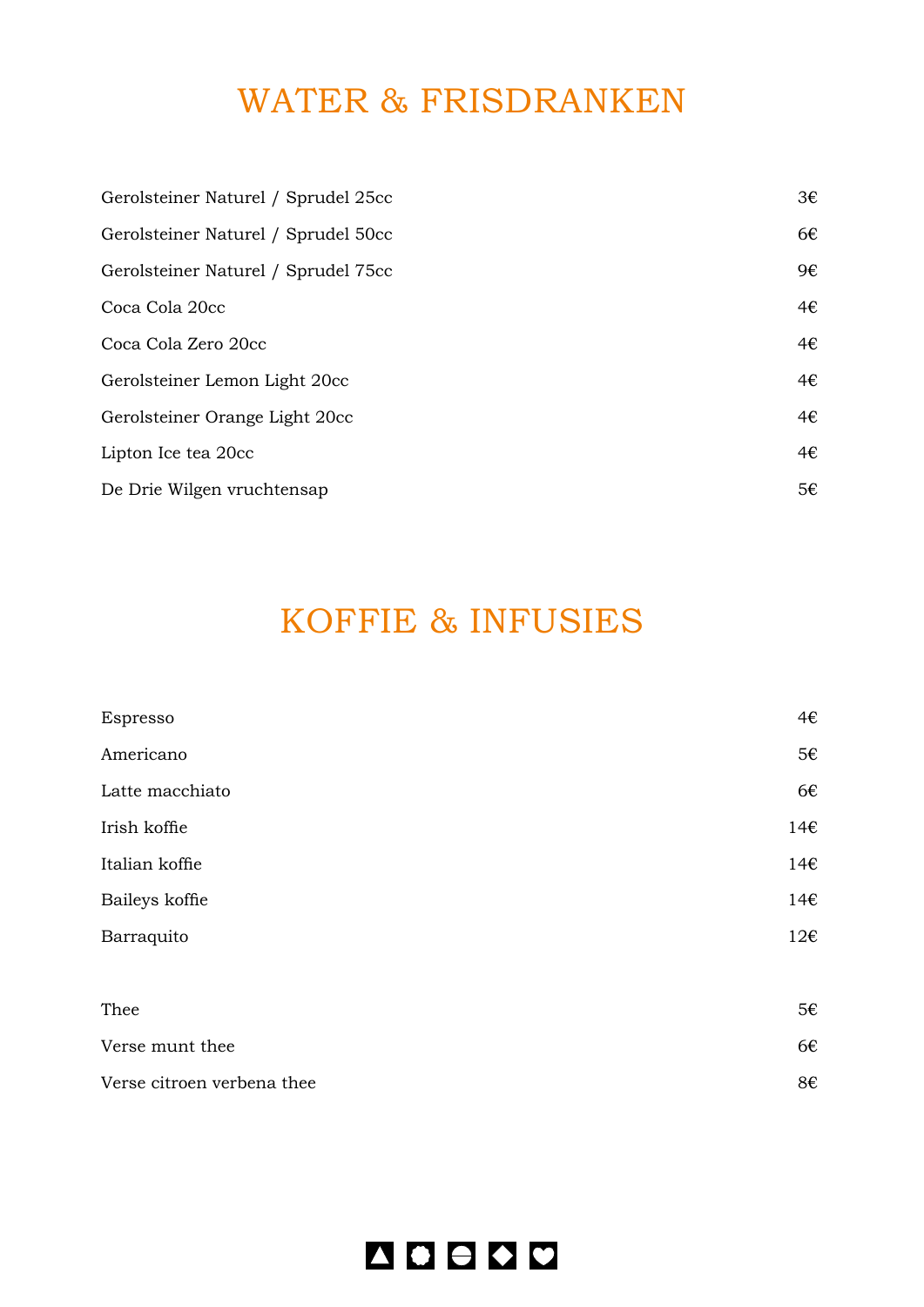### DIGESTIEVEN

| Ruby Six Grapes Reserve Porto                 | 10€             |
|-----------------------------------------------|-----------------|
| Porto Tawny 10 jaar, Graham's                 | $13\varepsilon$ |
| Porto Tawny 20 jaar, Graham's                 | 26€             |
| Porto Tawny 30 jaar, Graham's                 | 36€             |
| Porto Vintage 2016 Graham's (enkel per fles)  | 270€            |
| Limoncello                                    | $12\varepsilon$ |
| Cointreau                                     | $12\varepsilon$ |
| Grand marnier                                 | $10 \epsilon$   |
| Amaretto                                      | $12\varepsilon$ |
| <b>Baileys</b>                                | $10 \epsilon$   |
| Sambucca                                      | $10 \epsilon$   |
| Grappa                                        | 14€             |
| Remy martin v.s.o.p.                          | $15\varepsilon$ |
| Chateau Du Breuil Calavados hors d'age 15jaar | 16€             |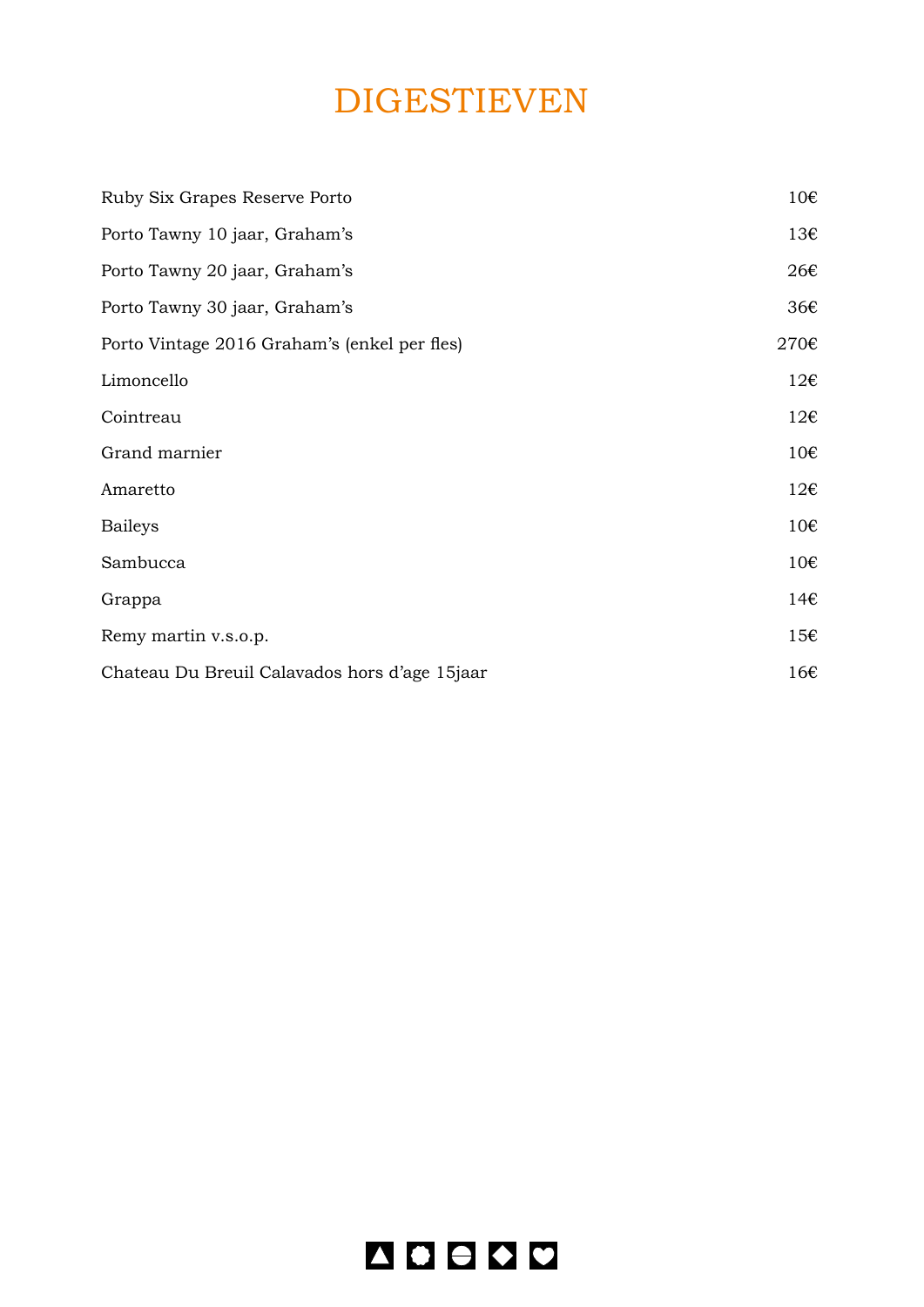